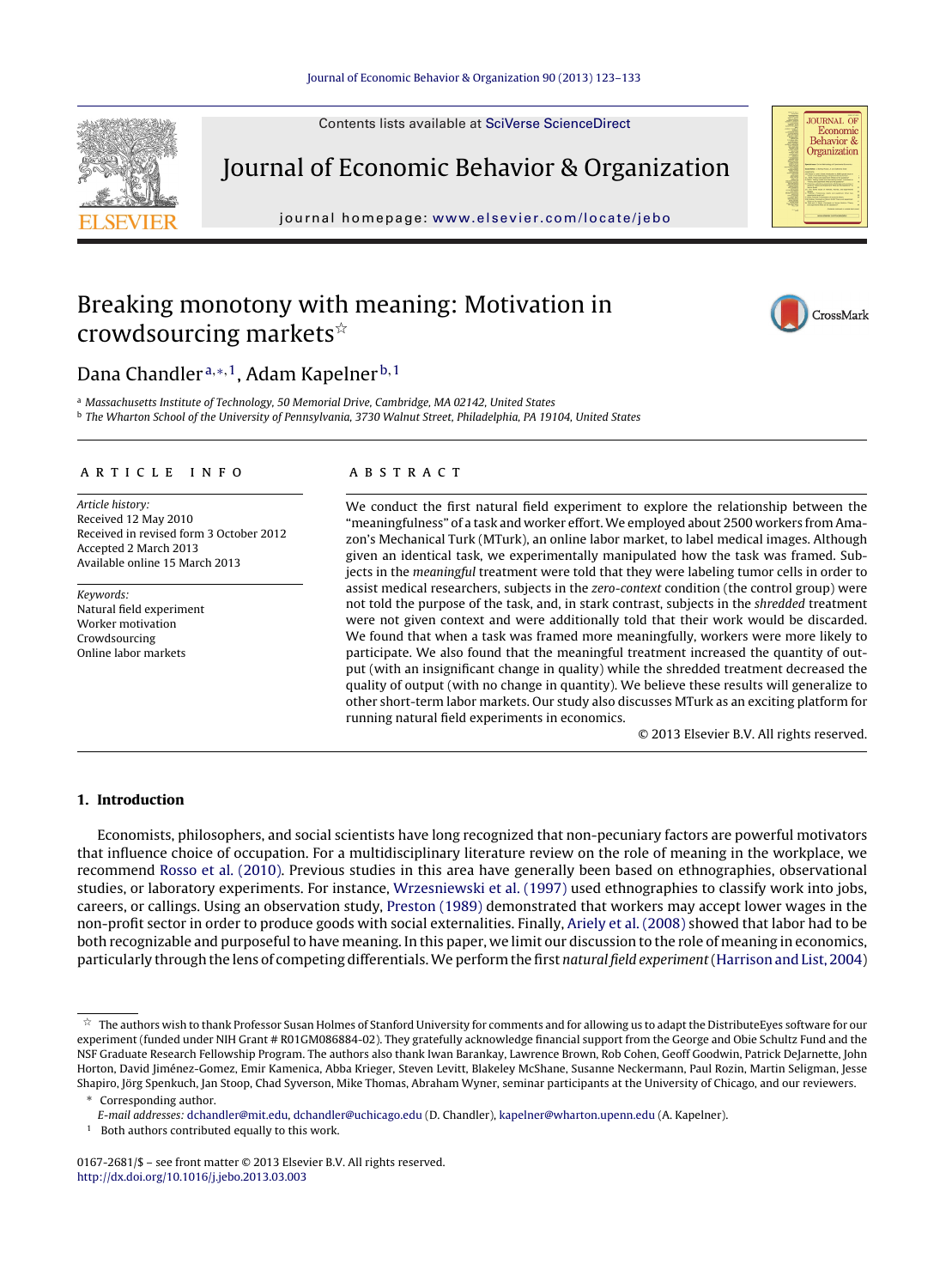in a real effort task that manipulates levels of meaningfulness. This method overcomes a number of shortcomings of the previous literature, including: interview bias, omitted variable bias, and concerns of external validity beyond the laboratory.

We study whether employers can deliberately alter the perceived "meaningfulness" of a task in order to induce people to do more and higher quality work and thereby work for a lower wage. We chose a task that would appear meaningful for many people if given the right context—helping cancer researchers mark tumor cells in medical images. Subjects in the meaningful treatment were told the purpose of their task is to "help researchers identify tumor cells;" subjects in our zerocontext group were not given any reason for their work and the cells were instead referred to as mere "objects of interest" and laborers in the shredded group were given zero context but also explicitly told that their labelings would be discarded upon submission. Hence, the pay structure, task requirements, and working conditions were identical, but we added cues to alter the perceived meaningfulness of the task.

We recruited workers from the United States and India from Amazon's Mechanical Turk (MTurk), an online labor market where people around the world complete short, "one-off" tasks for pay. The MTurk environment is a spot market for labor characterized by relative anonymity and a lack of strong reputational mechanisms. As a result, it is well-suited for an experiment involving the meaningfulness of a task since the variation we introduce regarding a task's meaningfulness is less affected by desires to exhibit pro-social behavior or an anticipation of future work (career concerns). We ensured that our task appeared like any other task in the marketplace and was comparable in terms of difficulty, duration, and wage.

Our study is representative of the kinds of natural field experiments for which MTurk is particularly suited. [Section](#page--1-0) [2.2](#page--1-0) explores MTurk's potential as a platform for field experimentation using the framework proposed in [Levitt](#page--1-0) [and](#page--1-0) [List](#page--1-0) [\(2007,](#page--1-0) [2009\).](#page--1-0)

We contribute to the literature on compensating wage differentials [\(Rosen,](#page--1-0) [1986\)](#page--1-0) and the organizational behavioral literature on the role of meaning in the workplace ([Rosso](#page--1-0) et [al.,](#page--1-0) [2010\).](#page--1-0) Within economics, [Stern](#page--1-0) [\(2004\)](#page--1-0) provides quasiexperimental evidence on compensating differentials within the labor market for scientists by comparing wages for academic and private sector job offers among recent Ph.D. graduates. He finds that "scientists pay to be scientists" and require higher wages in order to accept private sector research jobs because of the reduced intellectual freedom and a reduced ability to interact with the scientific community and receive social recognition. [Ariely](#page--1-0) et [al.](#page--1-0) [\(2008\)](#page--1-0) use a laboratory experiment with undergraduates to vary the meaningfulness of two separate tasks: (1) assembling Legos and (2) finding 10 instances of consecutive letters from a sheet of random letters. Our experiment augments experiment 1 in [Ariely](#page--1-0) et [al.](#page--1-0) [\(2008\)](#page--1-0) by testing whether their results extend to the field. Additionally, we introduce a richer measure of task effort, namely task quality. Where our experiments are comparable, we find that our results parallel theirs.

We find that the main effects of making our task more meaningful is to induce a higher fraction of workers to complete our task, hereafter dubbed as "induced to work." In the meaningful treatment, 80.6 percent of people labeled at least one image compared with 76.2 percent in the zero-context and 72.3 percent in the shredded treatments.

After labeling their first image, workers were given the opportunity to label additional images at a declining piecerate. We also measure whether the treatments increase the quantity of images labeled. We classify participants as "high-output" workers if they label five or more images (an amount corresponding to roughly the top tercile of those who label) and we find that workers are approximately 23 percent more likely to be high-output workers in the meaningful group.

We introduce a measure of task quality by telling workers the importance of accurately labeling each cell by clicking as close to the center as possible. We first note that MTurk labor is high quality, with an average of 91 percent of cells found. The meaning treatment had an ambiguous effect, but the shredded condition in both countries lowered the proportion of cells found by about 7 percent.

By measuring both quantity and quality we are able to observe how task effort is apportioned between these two "dimensions of effort." Do workers work "harder" or "longer" or both? We found an interesting result: the meaningful condition seems to increase quantity without a corresponding increase in quality and the shredded treatment decreases quality without a corresponding decrease in quantity. Investigating whether this pattern generalizes to other domains may be a fruitful future research avenue.

Finally, we calculate participants' average hourly waged based on how long they spent on the task. We find that subjects in the meaningful group work for \$1.34 per hour, which is 6 cents less per hour than zero context participants and 14 cents less per hour than shredded condition participants.

We expect our findings to generalize to other short-term work environments such as temporary employment or piecework. In these environments, employers may not consider that non-pecuniary incentives of meaningfulness matter; we argue that these incentives do matter, and to a significant degree.

Section 2 provides background on MTurk and discusses its use as a platform for conducting economic field experiments. [Section](#page--1-0) [3](#page--1-0) describes our experimental design. [Section](#page--1-0) [4](#page--1-0) presents our results and discussion and [Section](#page--1-0) [5](#page--1-0) concludes. Appendix A provides full details on our experimental design and Appendix B is a technical appendix for conducting experiments using the MTurk platform. Both appendices are available online.

#### **2. Mechanical turk and its potential for field experimentation**

Amazon's Mechanical Turk (MTurk) is the largest online, task-based labor market and is used by hundreds of thousands of people worldwide. Individuals and companies can post tasks (known as Human Intelligence Tasks, or "HITs") and have them completed by an on-demand labor force. Typical tasks include image labeling, audio transcription, and basic Internet